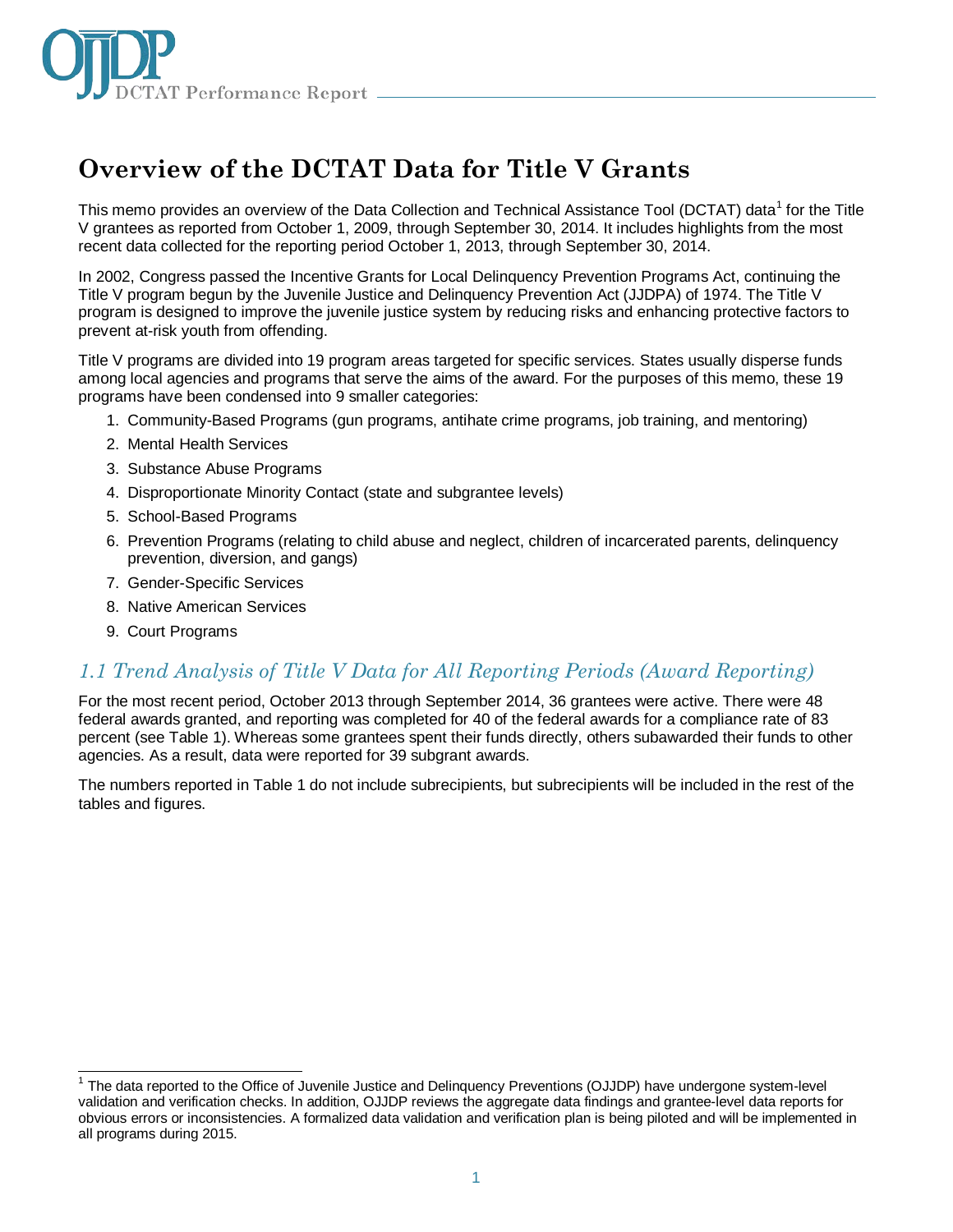|                              | <b>Status</b>      |                    |                 |              |
|------------------------------|--------------------|--------------------|-----------------|--------------|
| <b>Data Reporting Period</b> | <b>Not Started</b> | <b>In Progress</b> | <b>Complete</b> | <b>Total</b> |
| Oct. 2009-Sept. 2010         | 2                  |                    | 53              | 56           |
| Oct. 2010-Sept. 2011         |                    | 0                  | 55              | 56           |
| Oct. 2011-Sept. 2012         | 0                  |                    | 55              | 56           |
| Oct. 2012-Sept. 2013         | 9                  | 3                  | 44              | 56           |
| Oct. 2013-Sept. 2014         | 5                  | 3                  | 40              | 48           |
| <b>Total</b>                 | 17                 | 8                  | 247             | 272          |

#### **Table 1. Status of Grantee Reporting by Period**

Over the reporting periods, the number of grantees providing data for the different program areas has varied. The largest numbers provided data under the Prevention Programs subcategory, which includes the purpose areas of child abuse and neglect, children of incarcerated parents, delinquency prevention, diversion, and gangs. However, this number has steadily decreased since the October 2009–September 2010 reporting period.

Table 2 depicts the total award amount by federal fiscal year (FFY). During October 2013–September 2014, the largest funding amount for Title V, \$1,210,955, came from the FFY 2011 reporting period. During the current reporting period, 43 subgrants reported; funding came from FFY 2009, 2010, and 2011. Grantees used funds to implement several prevention and intervention programs. Over the past four reporting periods, there was a significant decline in the total award amount; the largest amount awarded was in FFY 2010 during the October 2011–September 2012 reporting period.

|            | <b>Data Collection Period</b> |                               |                               |                               |                         |                               |
|------------|-------------------------------|-------------------------------|-------------------------------|-------------------------------|-------------------------|-------------------------------|
| <b>FFY</b> | Oct.'08-<br><b>Sept. '09</b>  | Oct. '09-<br><b>Sept. '10</b> | Oct. '10-<br><b>Sept. '11</b> | Oct. '11-<br><b>Sept. '12</b> | Oct. '12-<br>Sept. '13' | Oct. '13-<br><b>Sept. '14</b> |
| 2005       | \$4,343,000                   | \$422,000                     | \$211,000                     | \$<br>$\mathbf 0$             | \$<br>0                 | \$<br>0                       |
| 2006       | 2,074,728                     | 404.250                       | 18.750                        | 18.750                        | 0                       | 0                             |
| 2007       | 10,421,576                    | 5,706,438                     | 602,000                       | 150,500                       | $\Omega$                | $\Omega$                      |
| 2008       | 2,036,619                     | 2,922,479                     | 1,583,889                     | 193,440                       | 48,360                  | O                             |
| 2009       | 443,690                       | 1,389,670                     | 1,414,786                     | 912,493                       | 301,374                 | 66,972                        |
| 2010       | $\Omega$                      | 1,104,285                     | 4,141,196                     | 6,371,039                     | 3,100,498               | 726,575                       |
| 2011       | $\mathbf 0$                   | 125,000                       | 275,000                       | 1,475,039                     | 2,387,500               | 1,210,955                     |
| 2012       | $\Omega$                      | 0                             | $\Omega$                      | $\Omega$                      | 0                       | 0                             |
| 2013       | 0                             | $\Omega$                      | $\Omega$                      | $\mathbf 0$                   | $\mathbf 0$             | 0                             |

#### **Table 2.Total Award Amount by Federal Fiscal Year**

Table 3 presents an aggregate of demographic data and the number of Title V grantees that serve each population. Targeted services include any approaches specifically designed to meet the needs of the population (e.g., genderspecific, culturally based, developmentally appropriate services).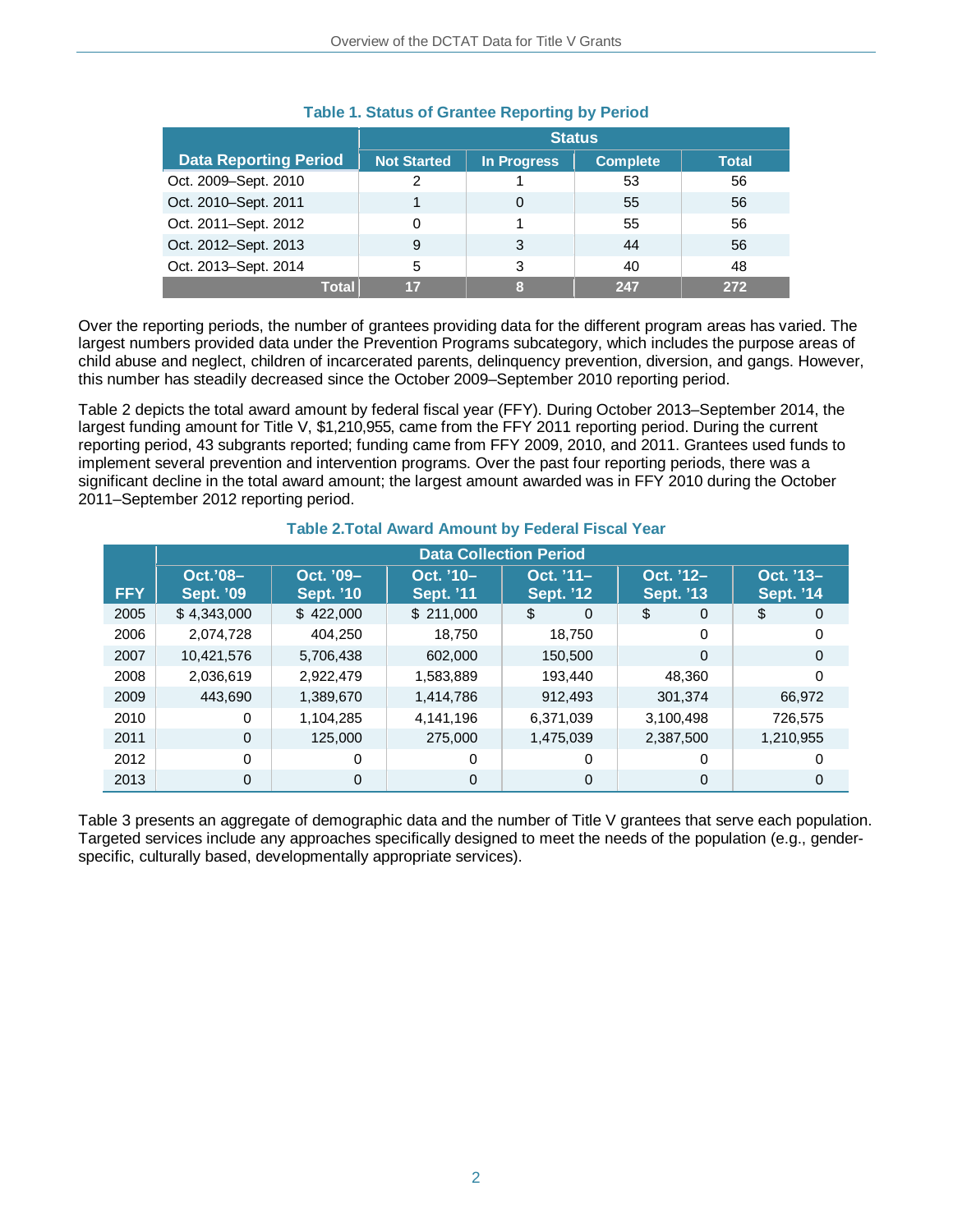|                                               | <b>Grantees Serving Group</b> |  |  |  |
|-----------------------------------------------|-------------------------------|--|--|--|
| <b>Population</b>                             | <b>During Project Period</b>  |  |  |  |
| <b>Race/Ethnicity</b>                         |                               |  |  |  |
| American Indian/Alaska Native                 | 17                            |  |  |  |
| Asian                                         | 12                            |  |  |  |
| <b>Black/African American</b>                 | 29                            |  |  |  |
| Hispanic or Latino (of Any Race)              | 27                            |  |  |  |
| Native Hawaiian and Other Pacific<br>Islander | 5                             |  |  |  |
| Other Race                                    | 16                            |  |  |  |
| White/Caucasian                               | 24                            |  |  |  |
| Caucasian/Non-Latino                          | 4                             |  |  |  |
| Youth Population Not Served Directly          | 17                            |  |  |  |
| <b>Justice System Status</b>                  |                               |  |  |  |
| At-Risk Population (No Prior Offense)         | 36                            |  |  |  |
| <b>First-Time Offenders</b>                   | 12                            |  |  |  |
| <b>Repeat Offenders</b>                       | 9                             |  |  |  |
| Sex Offenders                                 | $\overline{2}$                |  |  |  |
| <b>Status Offenders</b>                       | 9                             |  |  |  |
| <b>Violent Offenders</b>                      | 3                             |  |  |  |
| Youth Population Not Served Directly          | 4                             |  |  |  |
| Gender                                        |                               |  |  |  |
| Male                                          | 36                            |  |  |  |
| Female                                        | 35                            |  |  |  |
| Youth Population Not Served Directly          | 4                             |  |  |  |
| Age                                           |                               |  |  |  |
| $0 - 10$                                      | 17                            |  |  |  |
| $11 - 18$                                     | 36                            |  |  |  |
| Over 18                                       | 3                             |  |  |  |
| Youth Population Not Served Directly          | 4                             |  |  |  |
| <b>Geographic Area</b>                        |                               |  |  |  |
| Rural                                         | 22                            |  |  |  |
| Suburban                                      | 20                            |  |  |  |
| Tribal                                        | $\overline{\mathbf{A}}$       |  |  |  |
| Urban                                         | 13                            |  |  |  |
| Youth Population Not Served Directly          | 4                             |  |  |  |
| <b>Other</b>                                  |                               |  |  |  |
| <b>Mental Health</b>                          | 6                             |  |  |  |
| <b>Substance Abuse</b>                        | 10                            |  |  |  |
| Truant/Dropout                                | 16                            |  |  |  |

#### **Table 3. Target Population: October 2013–September 2014**

# **2. Analysis of Core Measure Data from October 2013–September 2014**

### *2.1 Analysis of Target Behaviors*

Targeted behaviors measure a positive change in behavior among program participants. Ideally, data are collected on the number of youth who demonstrate a positive change for a targeted behavior in each reporting period. Tables 4 and 5 show a list of measures on which grantees were required to evaluate performance and track data for certain target behaviors in each program category. The tables list both short-term (Table 4) and long-term (Table 5) percentages for the specified target behavior for all program categories for October 2013–September 2014. In all, 6,571 youth were served in various programs funded by the Title V grant. Of that number, approximately 42 percent completed the defined program requirements. Table 4 shows that approximately 63 percent of the program youth exhibited a desired change in the targeted behavior.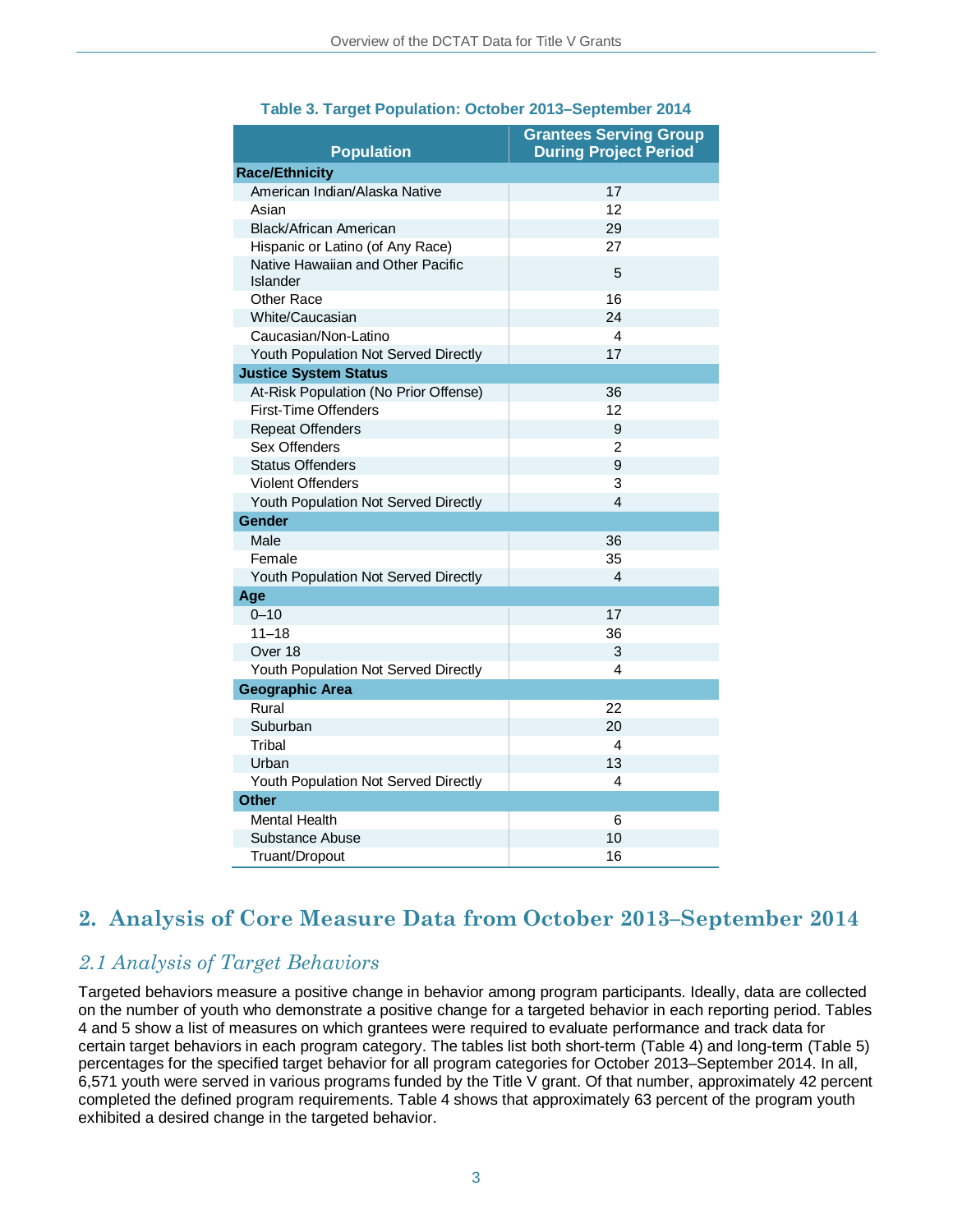| <b>Target Behavior</b>      | No. of Youth Receiving<br><b>Services for Target</b><br><b>Behavior</b> | No. of Youth with<br><b>Noted Behavioral</b><br><b>Change</b> | <b>Percent of Youth with</b><br><b>Noted Behavioral</b><br><b>Change</b> |
|-----------------------------|-------------------------------------------------------------------------|---------------------------------------------------------------|--------------------------------------------------------------------------|
| School Attendance           | 1.495                                                                   | 864                                                           | 58                                                                       |
| Antisocial Behavior         | 658                                                                     | 494                                                           | 75                                                                       |
| <b>Family Relationships</b> | 51                                                                      | 39                                                            | 76                                                                       |
| Substance Use               | 235                                                                     | 129                                                           | 55                                                                       |
| <b>Total</b>                | 2.439                                                                   | 1.526                                                         | 63                                                                       |

#### **Table 4. Performance Measures Data (Short-Term): October 2013–September 2014**

Table 5 lists percentages for the long-term specified target behavior for all program categories. Long-term outcomes are the ultimate outcomes desired for participants, recipients, the juvenile justice system, and the community. They are measured within 6–12 months after a juvenile leaves or completes the program. In all, 86 percent of the program youth exhibited a desired change in the targeted behavior.

| <b>Target Behavior</b>      | No. of Youth Receiving<br><b>Services for Target</b><br><b>Behavior 6-12 Months</b><br><b>Earlier</b> | No. of Youth with<br><b>Noted Behavioral</b><br><b>Change</b> | <b>Percent of Youth with</b><br><b>Noted Behavioral</b><br>Change |
|-----------------------------|-------------------------------------------------------------------------------------------------------|---------------------------------------------------------------|-------------------------------------------------------------------|
| School Attendance           | 76                                                                                                    | 62                                                            | 82                                                                |
| Antisocial Behavior         | 66                                                                                                    | 60                                                            | 91                                                                |
| <b>Family Relationships</b> | 10                                                                                                    | 8                                                             | 80                                                                |
| Substance Use               | 10                                                                                                    | 10                                                            | 100                                                               |
| Total                       | 162                                                                                                   | 140                                                           | 86                                                                |

#### **Table 5. Performance Measures Data (Long-Term): October 2013–September 2014**

### *2.2 Analysis of Evidence-Based Programs and/or Practices*

Evidence-based programs and practices include program models that have been shown, through rigorous evaluation and replication, to be effective at preventing or reducing juvenile delinquency or related risk factors. A significant number of Title V programs are implementing such programs and/or practices (Figure 3). During the October 2013–September 2014 reporting period, 31 percent of grantees (*n* = 24) implemented evidence-based programs.



#### **Figure 3. Programs Implementing Evidence-Based Programs and/or Practices**